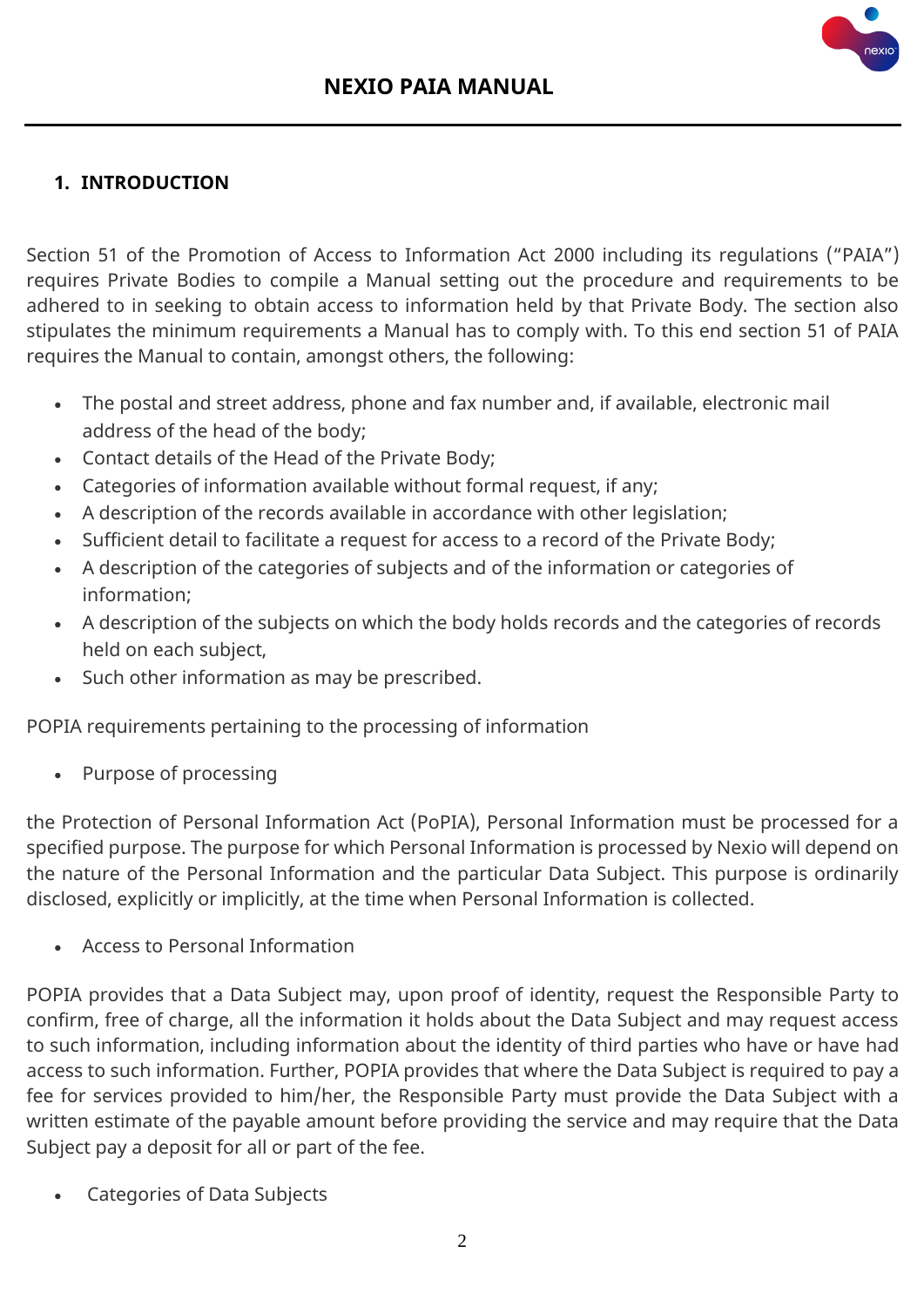

Nexio holds information and records on the following categories of Data Subjects: a) employees / personnel of Nexio; b) clients of Nexio required for purposes of fulfilling any agreements; c) any third parties and/or suppliers with whom Nexio conducts its business services; d) contractors of Nexio; e) partners and agents and f) service providers of Nexio..

(This list of categories of Data Subjects is non-exhaustive)

The categories of recipients to whom the information is supplied

Depending on the nature of the Personal Information, Nexio may supply information or records to the following categories of recipients: a) statutory oversight bodies, regulators, law enforcement agencies or judicial commissions of enquiry making a request for information; b) any court, administrative or judicial forum, arbitration, statutory commission, or ombudsman making a request for personal information or discovery in terms of the applicable rules (e.g the Information Regulator ); c) South African Revenue Services, or another similar authority; d) Emergency Service Organisations (if you make an emergency call), including your approximate location; e) anyone making a successful application for access in terms of PAIA; f) subject to the provisions of POPIA and the National Credit Act No. 34 of 2005, Nexio may share information about a client's creditworthiness with any credit bureau or credit provider.

• Planned transborder flows of information

If you are visiting our websites from a country other than South Africa the various communications will necessarily result in the transfer of information across international boundaries.

Nexio may also need to transfer your information to other Nexio group companies or service providers in countries outside South Africa, in which case we will fully comply with applicable data protection legislation. This may happen if our servers or suppliers and service providers are based outside South Africa, or if our services are hosted in systems or servers in Nexio or Nexio Operating Companies outside South Africa and/or if you use our services and products while visiting countries outside these areas. Other countries outside South Africa may not have data protection laws which are similar to those of South Africa, however, Nexio will ensure that your Personal Information is protected and enter into appropriate agreements to achieve this.

• Security measures implemented to ensure the confidentiality and privacy of the information which is to be processed

Nexio is committed to implementing leading data security safeguards. For this reason, Nexio has a specialised security team who constantly review and improve its measures to protect your Personal Information from unauthorised access, accidental loss, disclosure or destruction.

If Nexio has an agreement with another organisation to provide it with services or a service on its behalf to process your Personal Information, then Nexio will make sure they have appropriate security measures and only process your Personal Information in the way we have authorised them to. These organisations will not be entitled to use your Personal Information for their own purposes.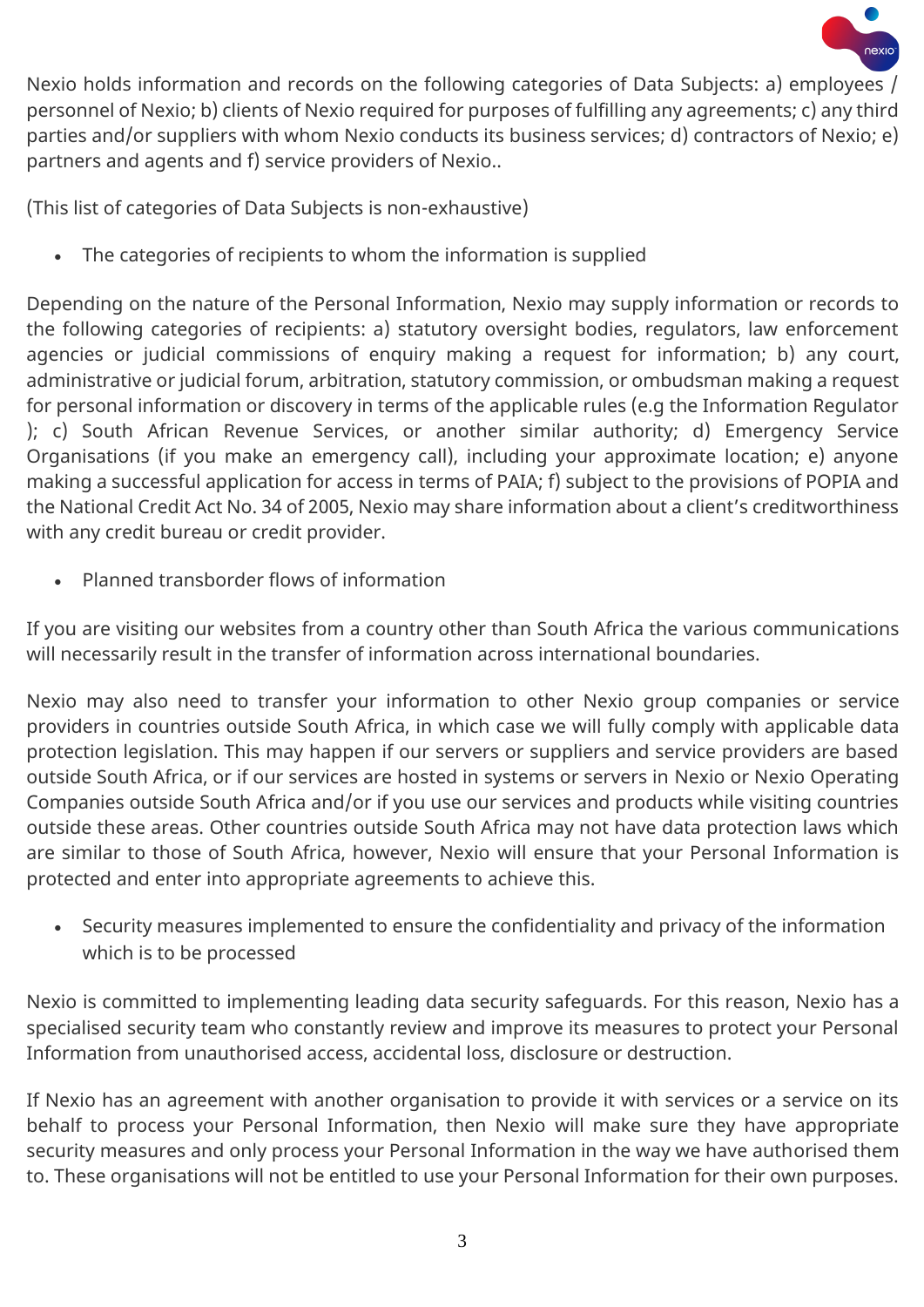

If necessary, our security teams will conduct a due diligence them to make sure they meet the security requirements we have set.

Communications over the internet (such as emails) are not secure unless they have been encrypted. Further, your communications may go through a number of countries before being delivered, as this is the nature of the internet. Consequently, we cannot accept responsibility for any unauthorised access or loss of Personal Information that is beyond our control.

## **2. DEFINITIONS**

"Data Subject" means the person to whom Personal Information relates

"Information Officer" means the head of Nexio as contemplated in section 1 of PoPIA

"Minister" means the Minister of Justice and Correctional Services

"Nexio Portal means the online portal on which you can purchase products;

"Personal information" means information relating to an identifiable, living, natural person, and where it is applicable, an identifiable, existing juristic person including:

- information relating to the race, gender, sex, pregnancy, marital status, national, ethnic or social origin, colour, sexual orientation, age, physical or mental health, well-being, disability, religion, conscience, belief, culture, language and birth of the person;
- information relating to the education or the medical, financial, criminal or employment history of the person;
- any identifying number, symbol, e-mail address, physical address, telephone number or other particular assignment to the person;
- the blood type or any other biometric information of the person;
- the personal opinions, views or preferences of the person;
- correspondence sent by the person that is implicitly or explicitly of a private or confidential nature or further correspondence that would reveal the contents of the original correspondence;
- the views or opinions of another individual about the person; and
- the name of the person if it appears with other personal information relating to the person or if the disclosure of the name itself would reveal information about the person

"PoPIA" means Protection of Personal Information Act, Act No 4 of 2013

"Private body" means a natural person who carries or has carried on any trade, business or profession in that capacity, a partnership or juristic person

"Processing" means any operation or activity or any set of operations, whether or not by automatic means, concerning personal information, including: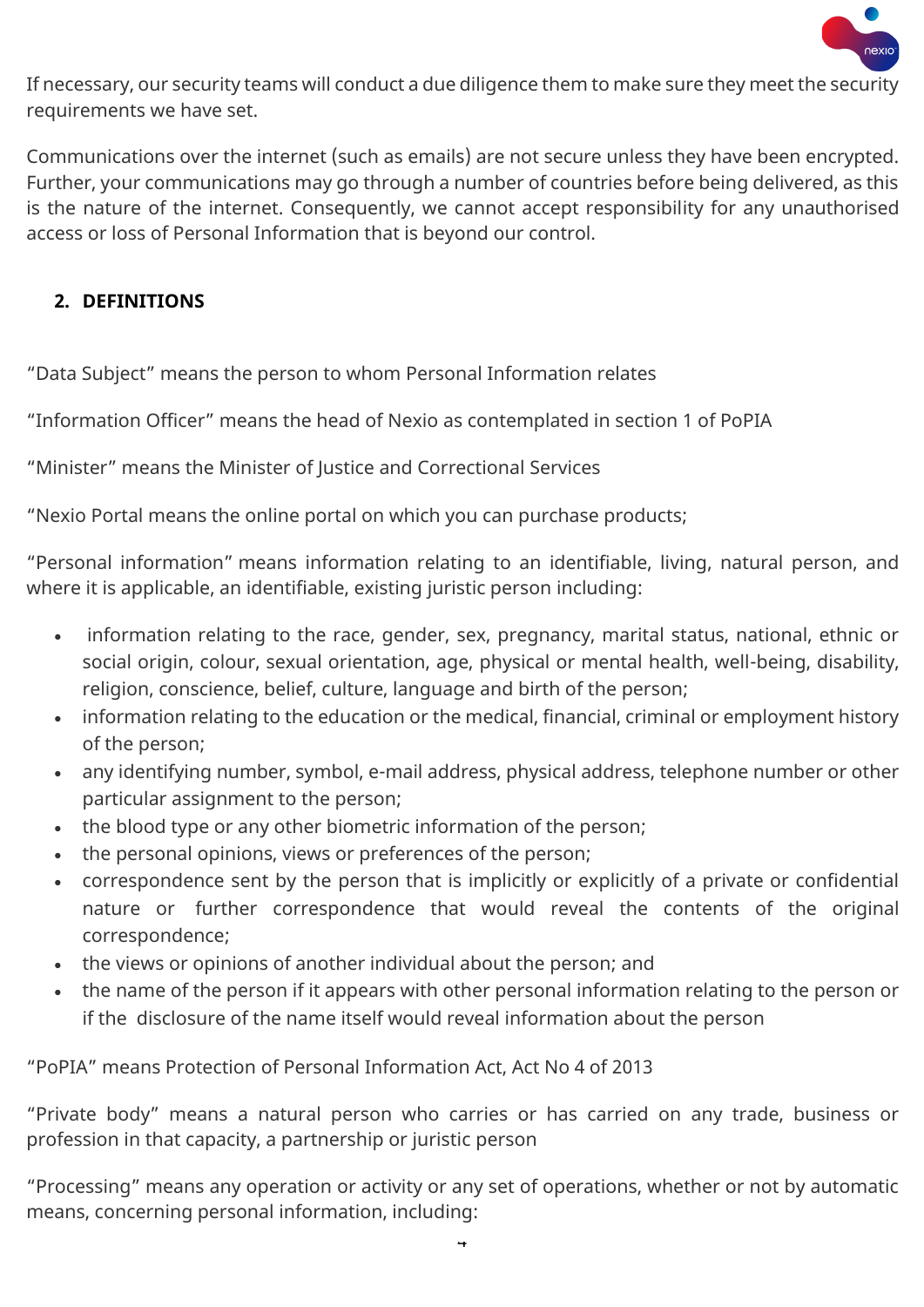

(a) the collection, receipt, recording, organisation, collation, storage, updating or modification, retrieval, alteration, consultation or use;

(b) dissemination by means of transmission, distribution or making available in any other form; or

(c) merging, linking, as well as blocking, degradation, erasure or destruction of information;

"Public body" means any department of state or administration in the national, provincial or local sphere of government or functionary exercising pubic power or exercising public function in terms of any legislation;

"Responsible party" means a public or private body or any other person which, alone or in conjunction with others, determines the purpose of and means for processing Personal Information;

"Requester" in relation to –

(a) a public body, means any person making a request for access to a record of that public body (or authorised representative);

(b) a private body, means any person, including, but not limited to, a public body or an official thereof, making a request for access to a record of that private body (or authorised representative).

| <b>FULL NAME</b>             | STORAGE TECHNOLOGY SERVICES            |
|------------------------------|----------------------------------------|
|                              | <b>T/A NEXIO</b>                       |
| <b>REGISTRATION NUMBER</b>   | 1999/001781/07                         |
| <b>INFORMATION OFFICER</b>   | <b>MICKEY MASHALE</b>                  |
| <b>DATA PRIVACY CHAMPION</b> | <b>ZINTA STRYDOM</b>                   |
| <b>CONTACT DETAILS</b>       | LEGAL@NEXIO.CO.ZA                      |
| <b>WEBSITE</b>               | HTTPS://WWW.NEXIO.CO.ZA/               |
| <b>FULL ADDRESS</b>          | <b>NEXIO HOUSE, CORNER OF 3RD ROAD</b> |
|                              | <b>AND RIVONIA ROAD</b>                |

## **3. NEXIO COMPANY INFORMATION**

## **4. CATEGORIES OF DATA SUBJECTS**

- 4.1 The information held by Nexio differs from business unit in Nexio. This list is not an exhaustive list and may include sub-sets of information. See Appendix A for categories of information we retain as prescribed by law.
- 4.2 Purpose of processing.

In terms of POPIA, personal information must be processed for a specified purpose. The purpose for which personal information is processed by Nexio will depend on the nature of the personal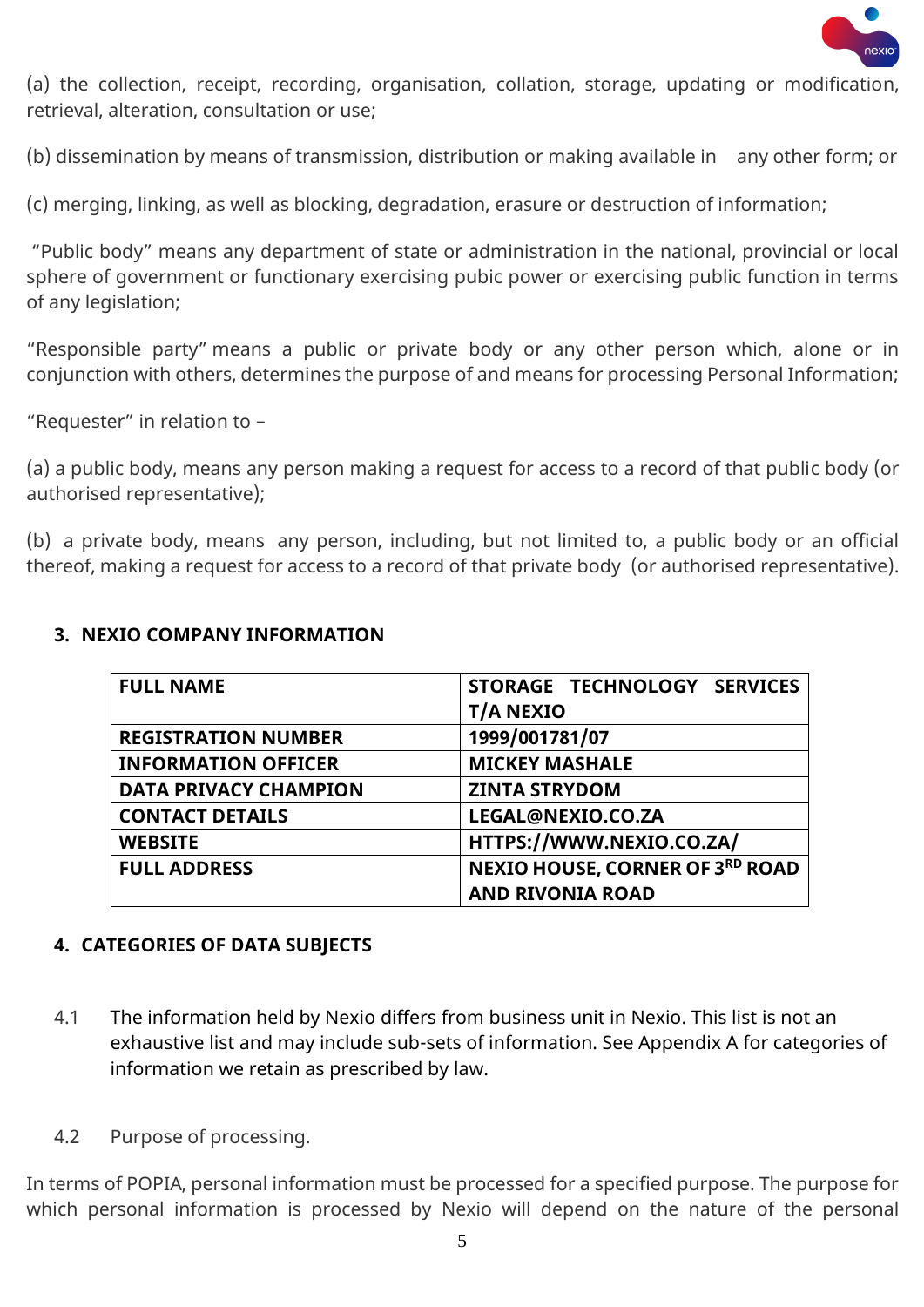

information, the particular agreement for which processing is required and the particular data subject. This purpose is ordinarily disclosed, explicitly or implicitly, at the time the personal information is collected.

Access to personal information

POPIA provides that a data subject may, upon proof of identity, request the responsible party to confirm, free of charge, all the information it holds about the data subject and may request access to such information, including information about the identity of third parties who have or have had access to such information.

POPIA also provides that where the data subject is required to pay a fee for services provided to him/her, the responsible party must provide the data subject with a written estimate of the payable amount before providing the service and may require that the Requestor pay a deposit for all or part of the fee.

Categories of data subjects

Nexio holds information and records on the following categories of data subjects:

- employees / personnel of Nexio;
- any third party with whom Nexio conducts its business services;
- contractors of Nexio;
- suppliers of Nexio; and
- service providers of Nexio.

(This list of categories of data subjects is non-exhaustive.)

The categories of recipients to whom the information is supplied.

Depending on the nature of the Personal Information, Nexio may supply information or records to the following categories of recipients:

- statutory oversight bodies, regulators or judicial commissions of enquiry making a request for data;
- any court, administrative or judicial forum, arbitration, statutory commission, or ombudsman making a request for data or discovery in terms of the applicable rules (i.e. the Competition Commission in terms of the Competition Act No. 89 of 1998);
- South African Revenue Services, or another similar authority;
- anyone making a successful application for access in terms of PAIA; and
- subject to the provisions of POPIA and the National Credit Act No. 34 of 2005, Nexio may share information about a client's creditworthiness with any credit bureau or credit providers industry association or other association for an industry in which Nexio operates.

Planned transborder flows of information –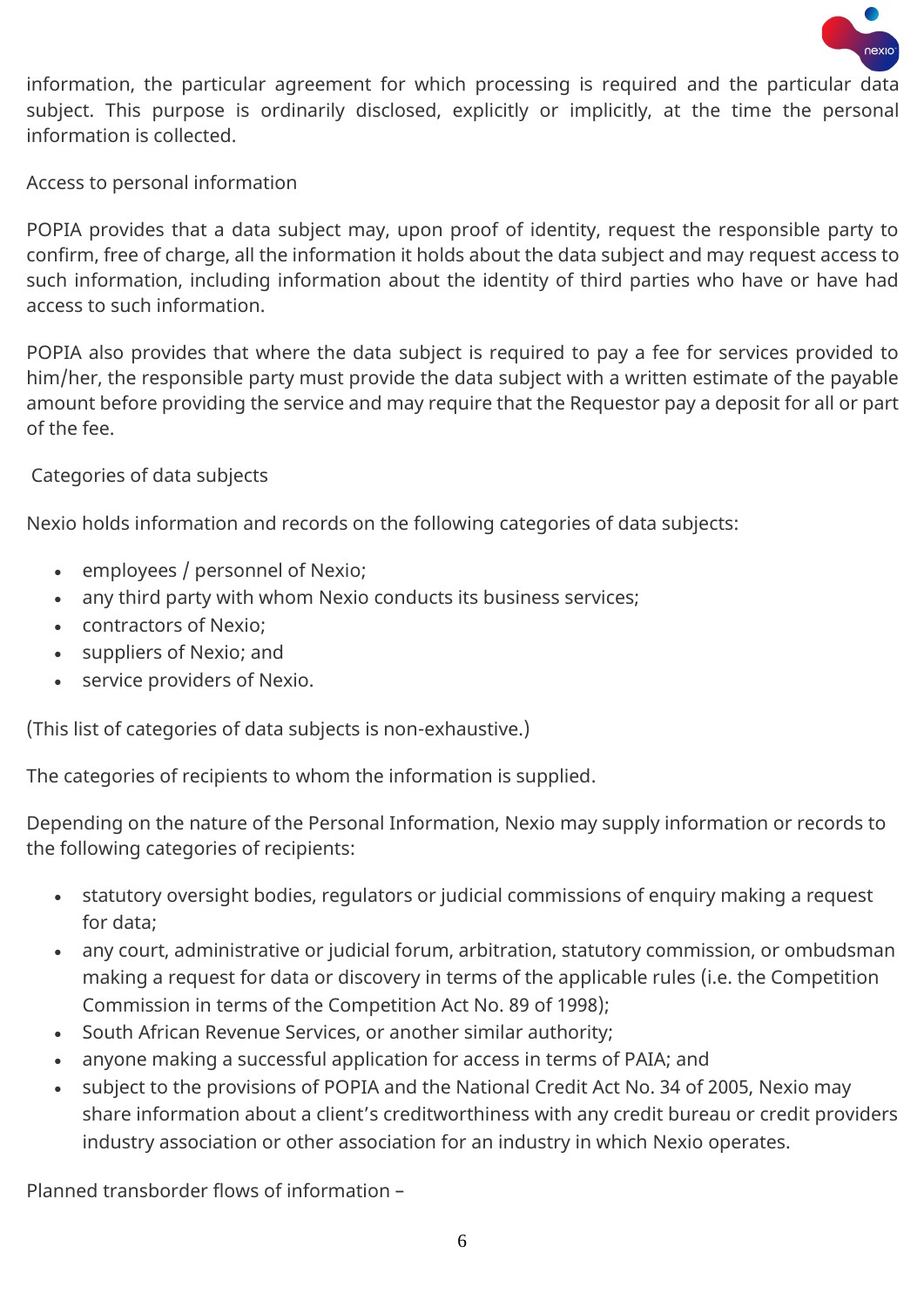

If you are visiting our websites or Nexio Portal from a country other than the country in which our servers are located, the various communications will necessarily result in the transfer of information across international boundaries.

We may need to transfer your information to other Nexio group companies or service providers in countries outside South Africa, in which case we will fully comply with applicable data protection legislation. This may happen if our servers or suppliers and service providers are based outside South Africa, or if our services are hosted in systems or servers outside South Africa if you use our services and products while visiting countries outside this area. These countries may not have data-protection laws which are similar to those of South Africa. However, Nexio will ensure that we use adequate security controls

## **5. REQUESTING ACCESS TO INFORMATION**

## 5.1 How to request your information?

In order to ensure that Nexio complies with the Act, Nexio has appointed a Data Privacy Champion as the entry point through which all data related requests can be channeled.

Contact: [legal@nexio.co.za](mailto:legal@nexio.co.za)

#### 5.2 Purpose

The Act provides that a person may only request information in terms thereof if that information is required for the exercise or protection of a right.

Further, PoPIA provides that a Data Subject may, upon proof of identity, request the Responsible Party to confirm, free of charge, all the information it holds about the Data Subject and may request access to such information, including information about the identity of third parties who have or have had access to such information, and may, where necessary, request the correction, destruction or deletion of his or her personal information. PoPIA further provides that where the Data Subject is required to pay a fee for services provided to him/her/it the Responsible Party:

- Must provide the Data Subject with a written estimate of the payable amount before providing the service; and
- May require that the requestor pay a deposit for all or part of the fee.

## 5.3 Categories of Requestors

The capacity under which a Requester requests documentation/ information will determine the category he or she falls in. Please note that the Requester category has a bearing on the conditions of access to the information.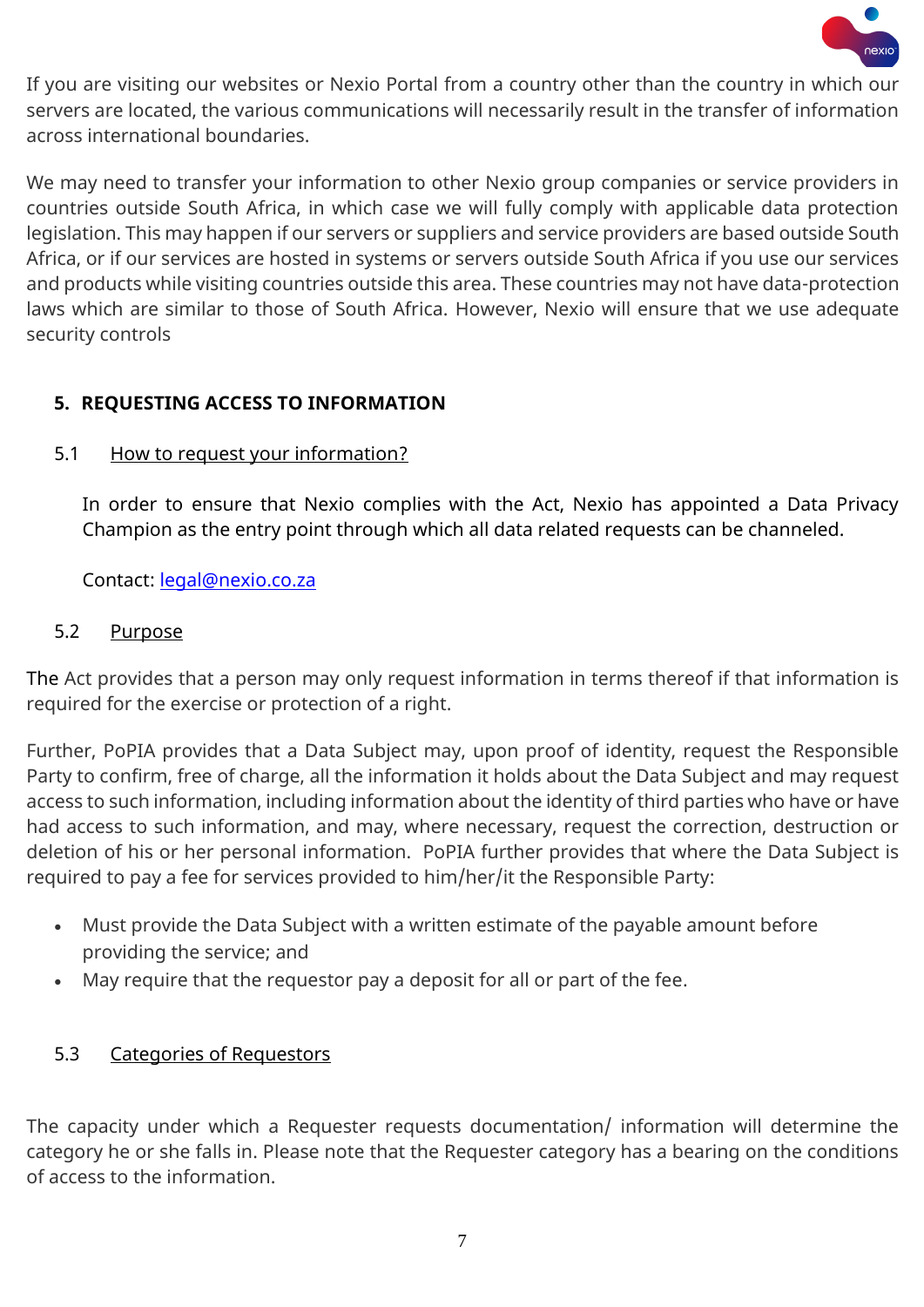

Requesters have been classified into four categories:

- A Personal Requester: requests information about himself/herself/itself.
- A Representative Requester: requests information relating to and on behalf of someone else.
- A Third Party Requester: requests information about another person.
- A Public Body: requests information in the public interest.

## 5.4 Third party Notification

Where the records requested relates to third parties the Information Officer or Data Privacy Champion will take all reasonable steps to inform a third party to whom or which the record relates of the request. The third party will be informed as soon as reasonably possible, but within 21 days after that request is received and by the fastest means reasonably possible. When informing the third party about the information request, the Information Officer and/or Data Privacy Champion will:

- inform the third party that he or she is considering a request for access to its records and describe the content of the record;
- furnish the name of the requester;
- describe the type of information in question;
- if the disclosure is in the public interest, describe circumstances under which the disclosure is made;
- inform the third party that it may, within 21 days after the third party is informed:

(a) make written or oral representations to the head why the request for access should be refused; or

(b) give written consent for the disclosure of the record to the requester.

## **6 REQUESTS**

a. Completion of Form C

Any request for information in terms of the Act must be submitted in terms of Form C (a copy of the form is enclosed as Appendix B hereto). These forms are available on request from the Nexio Data Privacy Champion and upon payment of a prescribed fee as contemplated by the applicable legislation.

Form C must be completed in full and returned to the Nexio Data Privacy Champion.

b. Proof of identity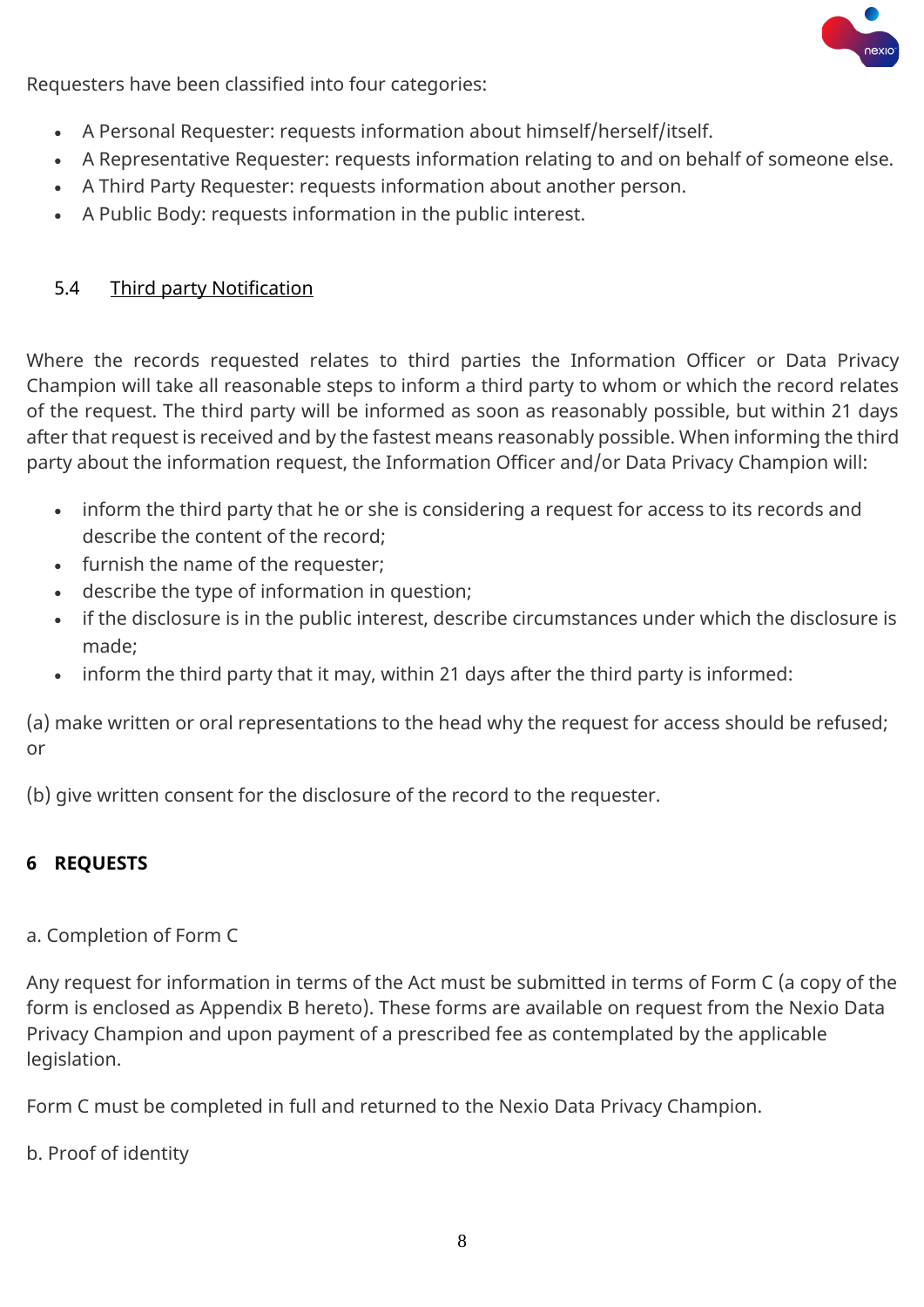

Proof of identity is required to authenticate the request and the Requester. In view hereof, a Requester will, in addition to Form C, be required to submit acceptable proof of identity such as a certified copy of their Identity Document or other legal form of identification.

## c. Nexio Products

In instances where information or records pertaining to any of Nexio's products (other than marketing information) is requested, the Requester will have to prove ownership of such Products.

Note: Information will not be furnished unless a person clearly provides sufficient particulars to enable the company to identify the right the Requester is seeking to protect as well as an explanation of why the requested information is required for the exercise or protection of that right.

d. Checklist for submission of information requests

## Form C

- Number B particulars of person requesting access to the records
- Number C only if the request is a third party request
- Number D1 the time period as well as type of information required
- Number D2 –ref. number that was provided by Nexio (if available)
- Number E exemption from paying the fees, if so the client will need to supply his/her salary advice and if the client is married, a copy of the spouse's salary advice will need to be supplied as well
- Number F1 copy in a computer readable form (memory stick or compact disc)
- Number G1 indicate which right is to be exercised or protected
- Number G2 the reason for which this information is required (we will not accept 'personal reasons' as a reason)
- Number H preferred method of communication
- Documentation signed and every page must be initialed.

## Affidavit

- Number 3 choose a, b or c
- Number 6 choose a, b or c
- Number 7 only in the case of a Third Party request
- The affidavit must be commissioned by a Commissioner of Oath (eg SAPS or Notary).
- NB the following information must also be attached:
- A certified copy of your identity document. Please also initial the identity document.

## **7 FEES**

In terms of POPIA, a data subject has the right to request Nexio to confirm, free of charge, whether or not it holds personal information about the data subject. However, both in terms of PAIA and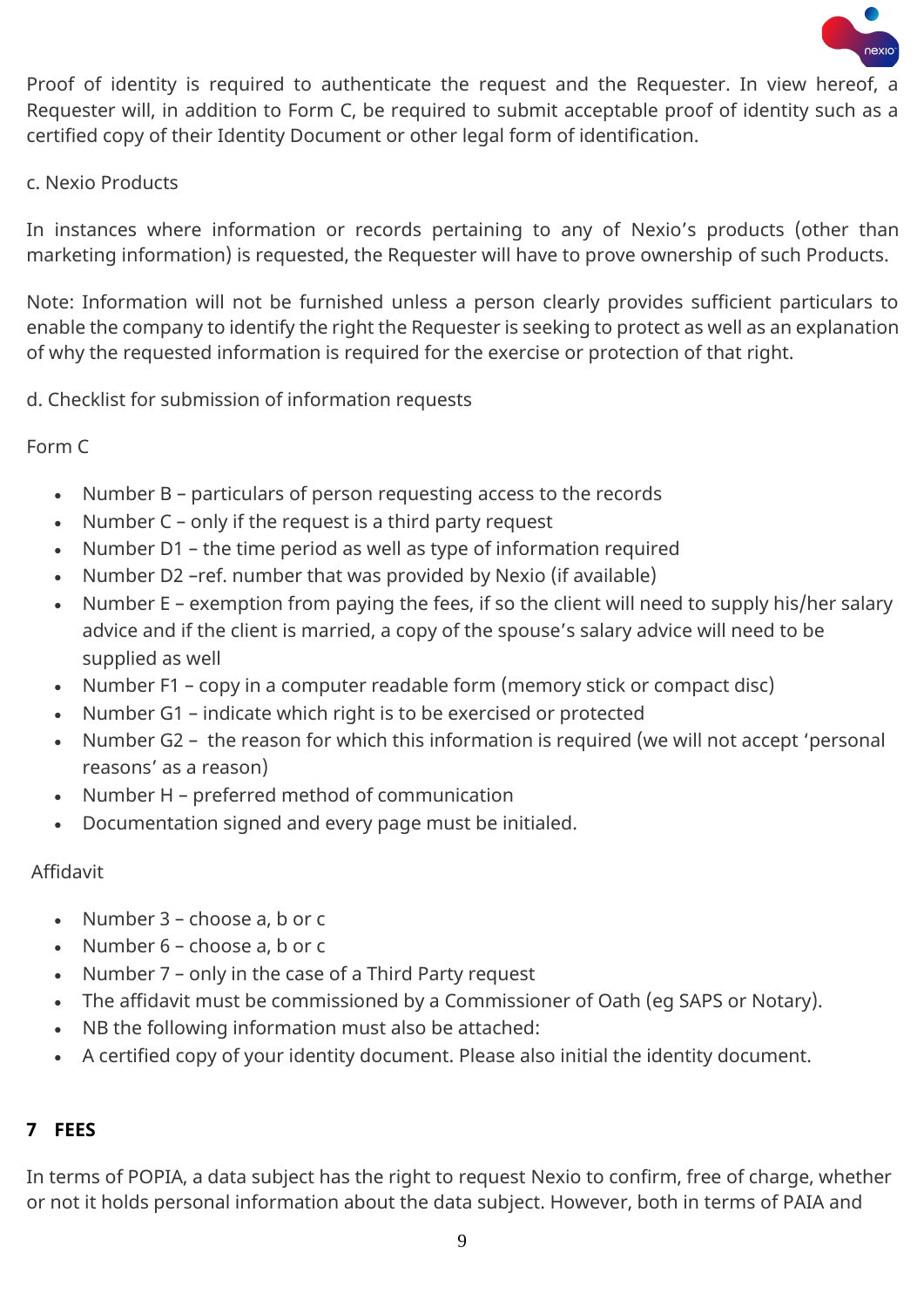

PoPIA, Nexio is entitled to levy a prescribed fee (as set out below) for the provision of records of personal information about the data subject or third parties in its possession. The fees that may be charged have been published by the Minister of Justice and Correctional Services.

## **8 REQUESTS**

- 8.1 Nexio will use personal information only for the purposes for which it was collected or agreed and only for the agreed timeframe.
- 8.2 Nexio and/ or third parties will only process special personal information if:
	- 8.2.1 The consent of the data subject has been obtained;
	- 8.2.2 Directed by an order of court; and/or
	- 8.2.3 It is necessary to disclose such information in order to provide products and services to the data subject under an agreement (who is already a customer of Nexio).
- 8.3 Nexio may disclose personal information to:
	- 8.3.1 contractors, suppliers and partners who provide business, marketing, and other services to us;
	- 8.3.2 a third party in the event of any reorganization, merger, sale, joint venture, assignment, transfer, or other disposition of all or any portion of our business, assets or stock; and
	- 8.3.3 regulators, courts/tribunals, and other governmental authorities of any country, or other recipients as we believe to be necessary or appropriate under applicable law.

## **9 Implementation Process**

All requests complying with the requirements set out above will be processed and considered expeditiously.

If the request for access is granted then Nexio will advise the Requestor on the following:

- the prescribed fee for accessing the information or documentation
- payable deposit fee and balance outstanding
- the form in which access will be given
- the right to lodge an internal appeal against the access fee to be paid or the form of access to be granted.

If the request for access is refused then Nexio will advise the Requestor about the reasons for refusal of access and may advice the Requestor to lodge an application with the Information Regulator if all internal processes have been exhausted.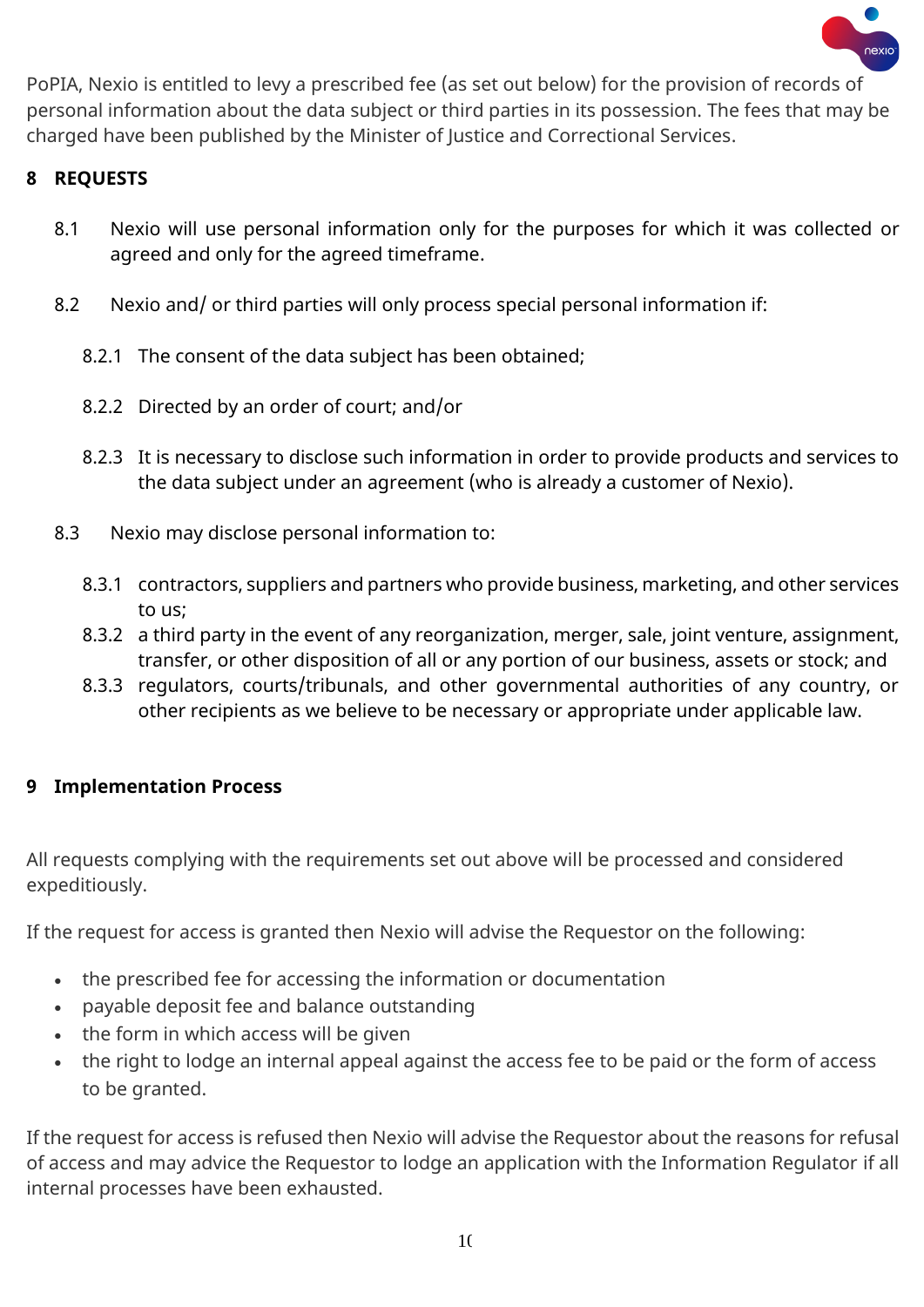

Chapter 4 of the PAIA Act stipulates the following grounds for refusing requests for information:

- protection of the privacy of a third party who is a natural person
- protection of commercial information of a third party
- protection of certain confidential information of a third party
- protection of safety of individuals and protection of property
- protection of records privileged from production in legal proceedings
- commercial information of the Private Body
- protection of research information of a third party and of the Private Body.

These grounds of refusal are also endorsed under PoPIA.

Nexio will give the Requester a written notice of the decision within 30 days after the decision is made. In case of a request being refused, the notification will include the reasons for the refusal. Nexio may extend the 30 day notice period for a further period not exceeding 30 days due to the nature of the request and the amount of time required to gather the requested information. The Requester will however be given notice of the extension prior to the expiry of the 30 day period and provided with reasons for the extension.

The Act makes provision for the lodgment of complaint against:

- Access fee charged or the form of access granted
- Refusal of the request to grant access
- Decision to extend the 30 days' period for granting the requested access
- Form in which access is granted

A complaint or an internal appeal must:

- be lodged within 30 days after the decision is communicated to the Requestor;
- be delivered or sent to **[legal@nexio.co.za](mailto:legal@nexio.co.za)** ;
- identify the subject of the complaint or internal appeal and state the reasons for the complaint or internal appeal;
- be accompanied by the prescribed appeal fee as prescribed in paragraph 10 above;
- specify a postal address or electronic mail for the return of the decision.

## **10 PROCEDURE**

10.1 Access to records held by Nexio;

The following procedure must be followed when requesting information and/or documents:

- 1. The request must be sent in the prescribed form to legal@nexio.co.za.
- 2. The Requestor must provide proof of identity of the person requesting the record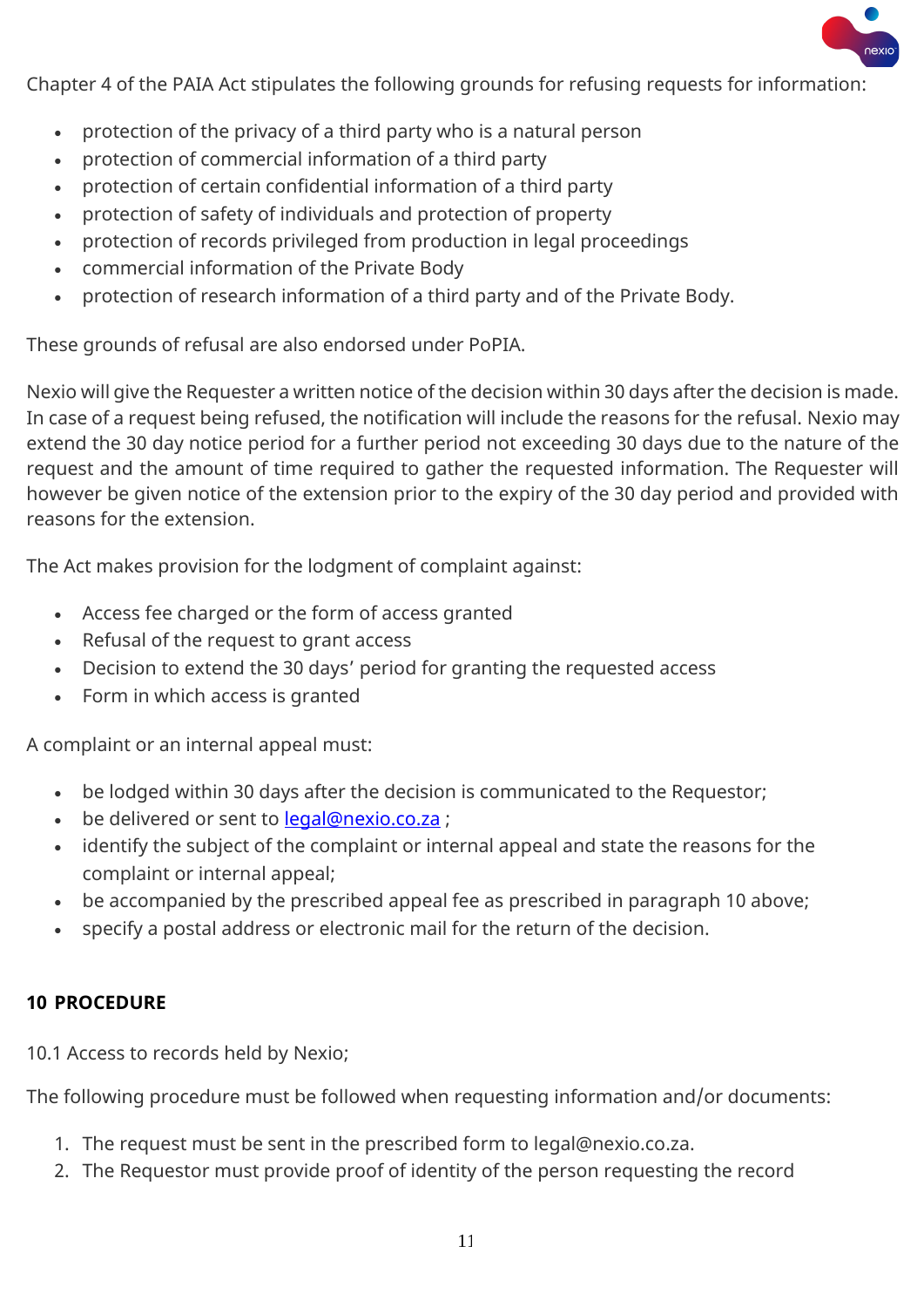

- 3. If the request is made on behalf of another person, the Requestor must provide proof of the capacity in which he/she/it is making the request.
- 10.2 The following procedure will be followed by Nexio after receipt of the request for access:
	- 1. Once a request is made, the Requestor will receive notice from Nexio about the prescribed fee.
	- 2. The prescribed fee must be paid before the request is processed.
	- 3. Payment of this fee should be made as directed by the notice.
	- 4. After receiving payment of a deposit fee Nexio will then make a decision in respect of the request and will notify the Requestor of the decision
	- 5. If the request is granted then the Requestor might be required to pay a further access fee for the search, reproduction and preparation of the record as well as for the time that has exceeded the prescribed hours to search and to prepare the record for disclosure to the Requestor (in terms of section 54(6) of the PAIA Act).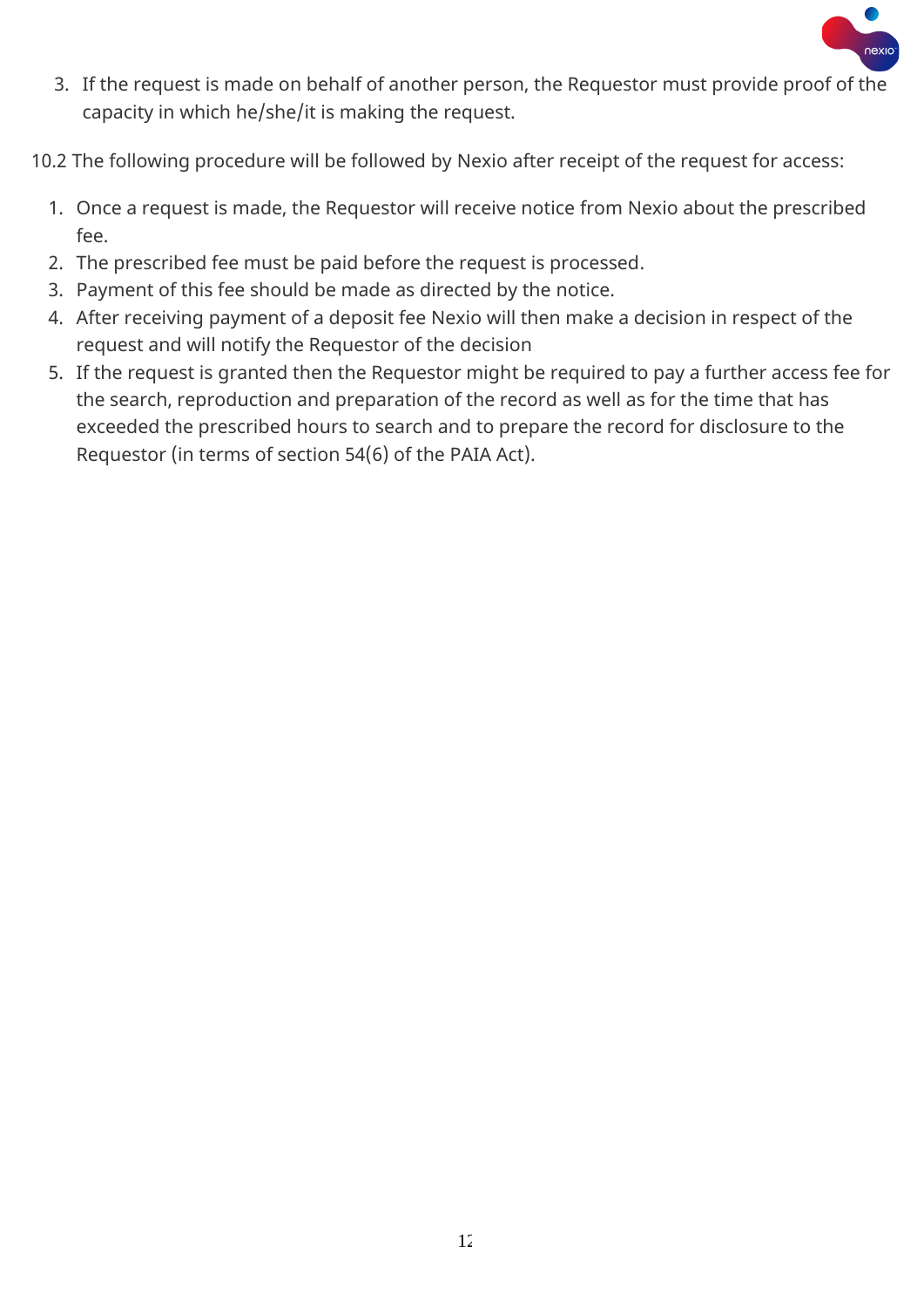

## Appendix A

| Legislation                                                | Type of information to be retained                                                                                                                                                                                                                                                                           |
|------------------------------------------------------------|--------------------------------------------------------------------------------------------------------------------------------------------------------------------------------------------------------------------------------------------------------------------------------------------------------------|
| a) Basic Conditions of<br>Employment Act No. 75 of<br>1997 | The Act requires employers to keep records of information containing the personal details of all its employees, working<br>times and remuneration package.                                                                                                                                                   |
| b) Broad Based Black                                       | The BBBEE Act has as one of its objectives the promotion of economic transformation in order to enable meaningful                                                                                                                                                                                            |
| <b>Economic Empowerment</b>                                | participation of black people in the mainstream economy. It is expected that companies should keep records of activities                                                                                                                                                                                     |
| Act No. 53 of 2003                                         | undertaken in order to promote economic transformation and meaningful participation of black people in the                                                                                                                                                                                                   |
| ("BBBEE")                                                  | mainstream economy.                                                                                                                                                                                                                                                                                          |
| Companies Act No. 71 of                                    | The Act requires all company documents and records to be kept in a written format. Companies are also expected to                                                                                                                                                                                            |
| 2008                                                       | maintain memorandum of incorporation and a record of their directors.                                                                                                                                                                                                                                        |
| Compensation for                                           | Occupational Injuries and Employers are expected to keep a register, employee record or reproduction of same relating of wages, time worked,                                                                                                                                                                 |
| 130 of 1993                                                | Health Diseases Act No. payment for piece work and overtime                                                                                                                                                                                                                                                  |
| <b>Consumer Protection Act</b><br>No. 68 of 2008           | The Act applies to all transactions in South Africa and is aimed at promoting and protecting the economic interests of<br>consumers. The Act however does not deal with consumer personal information nor impose obligations on businesses<br>in respect of treatment and/or protection of such information. |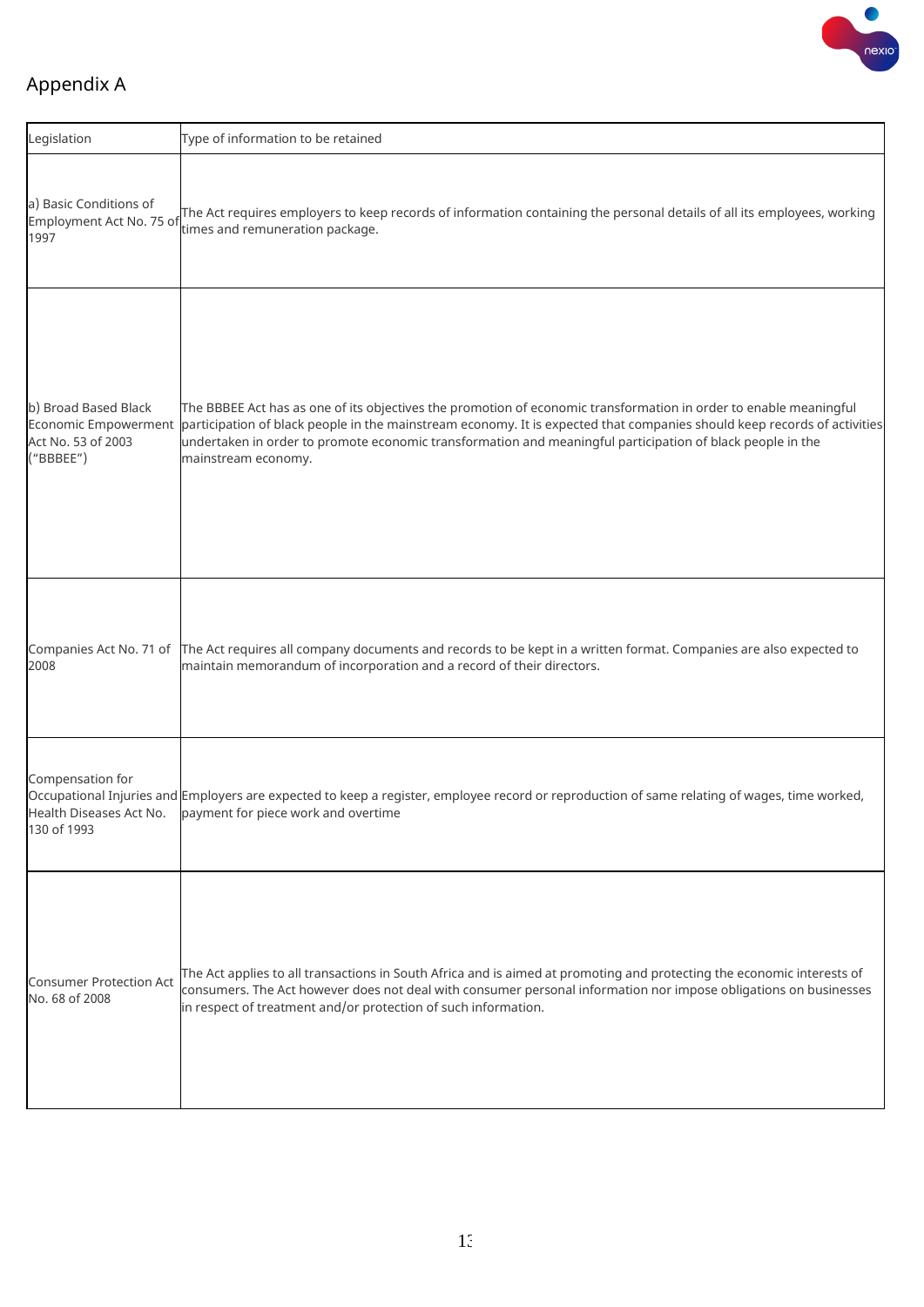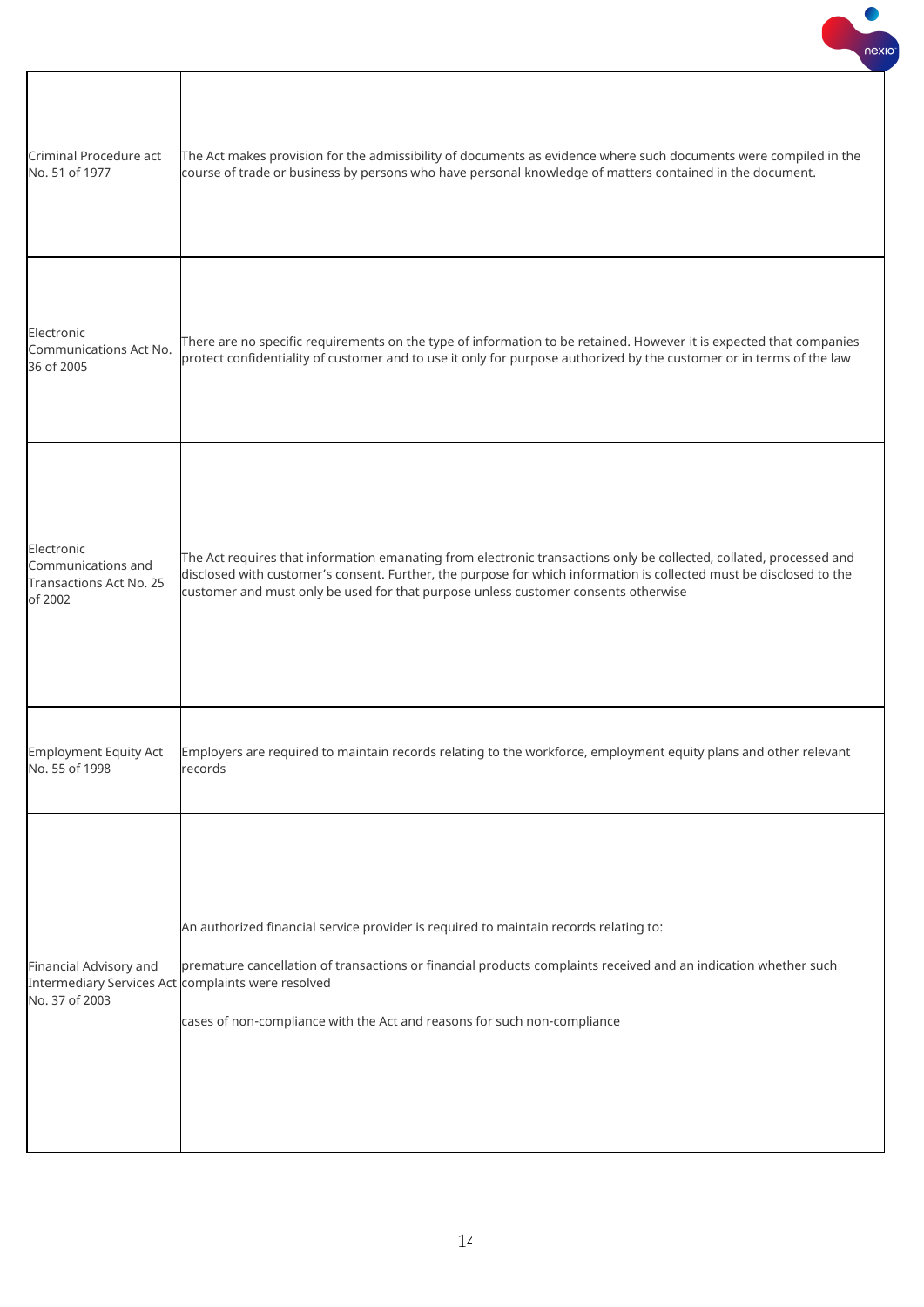|                                                                            | nexk                                                                                                                                                                                                                                                                                                                                                                                                                                                                                                               |
|----------------------------------------------------------------------------|--------------------------------------------------------------------------------------------------------------------------------------------------------------------------------------------------------------------------------------------------------------------------------------------------------------------------------------------------------------------------------------------------------------------------------------------------------------------------------------------------------------------|
|                                                                            |                                                                                                                                                                                                                                                                                                                                                                                                                                                                                                                    |
|                                                                            |                                                                                                                                                                                                                                                                                                                                                                                                                                                                                                                    |
|                                                                            |                                                                                                                                                                                                                                                                                                                                                                                                                                                                                                                    |
|                                                                            | The Act requires that prior to establishing a relationship with a client Intelligence Centre's should collect information<br>relating to                                                                                                                                                                                                                                                                                                                                                                           |
|                                                                            | Client's Identity Document ID of a person on whose behalf the client is acting and proof of authority                                                                                                                                                                                                                                                                                                                                                                                                              |
| Financial Intelligence and<br>Centre Act No. 38 of 2001                    | Nature of business relationship/transaction                                                                                                                                                                                                                                                                                                                                                                                                                                                                        |
|                                                                            | Amounts involved                                                                                                                                                                                                                                                                                                                                                                                                                                                                                                   |
|                                                                            |                                                                                                                                                                                                                                                                                                                                                                                                                                                                                                                    |
|                                                                            | Details of employee who captured info on behalf of company                                                                                                                                                                                                                                                                                                                                                                                                                                                         |
|                                                                            |                                                                                                                                                                                                                                                                                                                                                                                                                                                                                                                    |
|                                                                            |                                                                                                                                                                                                                                                                                                                                                                                                                                                                                                                    |
|                                                                            |                                                                                                                                                                                                                                                                                                                                                                                                                                                                                                                    |
|                                                                            |                                                                                                                                                                                                                                                                                                                                                                                                                                                                                                                    |
| Labour Relations Act No.<br>66 of 1995                                     | The Act requires employers to keep records of disciplinary transgressions against employees, actions taken and reasons<br>for the action                                                                                                                                                                                                                                                                                                                                                                           |
|                                                                            |                                                                                                                                                                                                                                                                                                                                                                                                                                                                                                                    |
| of 2005                                                                    | National Credit Act No. 34 A credit provider is expected to maintain records of all applications for credit, credit agreements and credit accounts in<br>the prescribed manner and form and for the prescribed time.                                                                                                                                                                                                                                                                                               |
| Occupational Health and<br>Safety Act No. 85 of 1993                       | Employers are required to keep records relating to the health and safety of persons in the workplace                                                                                                                                                                                                                                                                                                                                                                                                               |
| Pension Funds Act 24 of<br>1956                                            | Every fund is expected to maintain books of account and other records as may be necessary for the purpose of the fund.<br>All the money and assets belonging to the fund may be kept in the name of the pension fund by other institutions<br>subject to conditions determined by the Minister                                                                                                                                                                                                                     |
| Prevention and<br>Combating of Corrupt<br>Activities Act No. 12 of<br>2004 | The Act provides for the strengthening of measures to prevent and combat corruption and corrupt activities. To this end<br>companies are expected to keep records relating to any offer of improper gratification relating to the procurement or<br>execution of contracts or employment relationship                                                                                                                                                                                                              |
| Prevention of Organized                                                    | The Act requires that any person who is aware of criminal activities is obliged to report them to the authorities. The duty<br>of confidentiality or other restrictions on the disclosure of information, whether imposed by law, the common law or by<br>Crime Act No. 121 of 1998 agreement does not affect the obligation to report or disclose information or to permit access to any registers, records<br>or other documents unless that obligation of confidentiality relates to attorney-client privilege. |
| <b>Public Prosecution</b><br>Authority Act No. 32 of<br>1998               | The Act regulates the establishment of a single National Prosecuting Authority. To this end the Director-General: Justice<br>is required to cause the necessary accounting and other related records to be kept by the National Prosecuting<br>Authority.                                                                                                                                                                                                                                                          |
|                                                                            | The Act requires the following information to be stored in respect of all customers:                                                                                                                                                                                                                                                                                                                                                                                                                               |
| Regulation of<br>Interception of                                           | Name, surname, ID number, MSISDN and one address                                                                                                                                                                                                                                                                                                                                                                                                                                                                   |
| Communications and<br>Provision of<br><b>Communication Related</b>         | For businesses: name, registration number, business address, name and surname of business representative, his or her<br>ID number as well as the address                                                                                                                                                                                                                                                                                                                                                           |
| Information Act No. 70 of<br>2002 ("RICA")                                 | The above information should be stored in a separate RICA database which complies with specific security requirements<br>prescribed under the Act and is used only for RICA purposes                                                                                                                                                                                                                                                                                                                               |
| No. 53 of 1998                                                             | Short Term Insurance Act Under the Act the policyholder, and the person who entered into the short-term policy, are entitled, against payment of<br>a prescribed fee to be provided, upon request, with a copy of the policy agreement.                                                                                                                                                                                                                                                                            |
| Skills Development Act<br>no. 97 of 1998                                   | The Act requires, amongst other things, that employers who commence with learnership programmes to enter into<br>learnership agreements with the learner concerned specifying the learnership to be provided, the duration of the<br>learnership and an undertaking to provide the learner with the specified practical experience. To comply with this<br>requirement Employers are expected to keep records of all learnership agreements.                                                                       |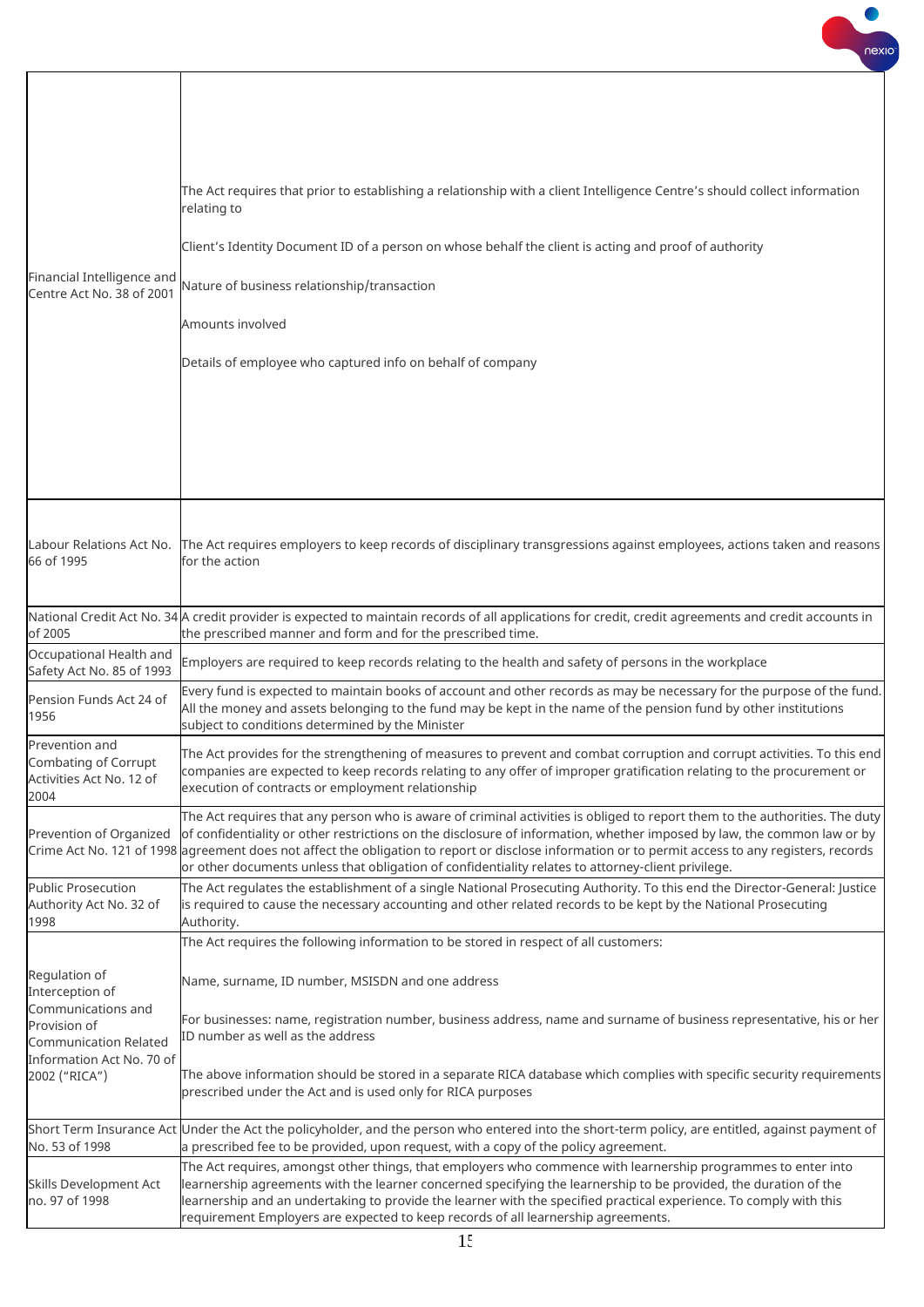|                                                 | Skills Development Levies Every employer is expected to make payments towards the skills development levy at a rate of 1% of the leviable                                                                                                                                                                                                                                                  |
|-------------------------------------------------|--------------------------------------------------------------------------------------------------------------------------------------------------------------------------------------------------------------------------------------------------------------------------------------------------------------------------------------------------------------------------------------------|
| Act No. 9 of 1999                               | amount. Records detailing payments made by the Employer are expected to be kept.                                                                                                                                                                                                                                                                                                           |
| Unemployment<br>Insurance Act No. 30 of<br>1996 | An Employer is expected to keep records relating to payment of contributions to the Unemployment Insurance Fund<br>relating to: illness, maternity and for dependents. The Act does however, subject to the provisions of the Promotion of<br>Access to Information Act, No. 2 of 2000, prohibits the disclosure of information obtained in the performance of<br>functions under the Act. |

D

nexio<sup>-</sup>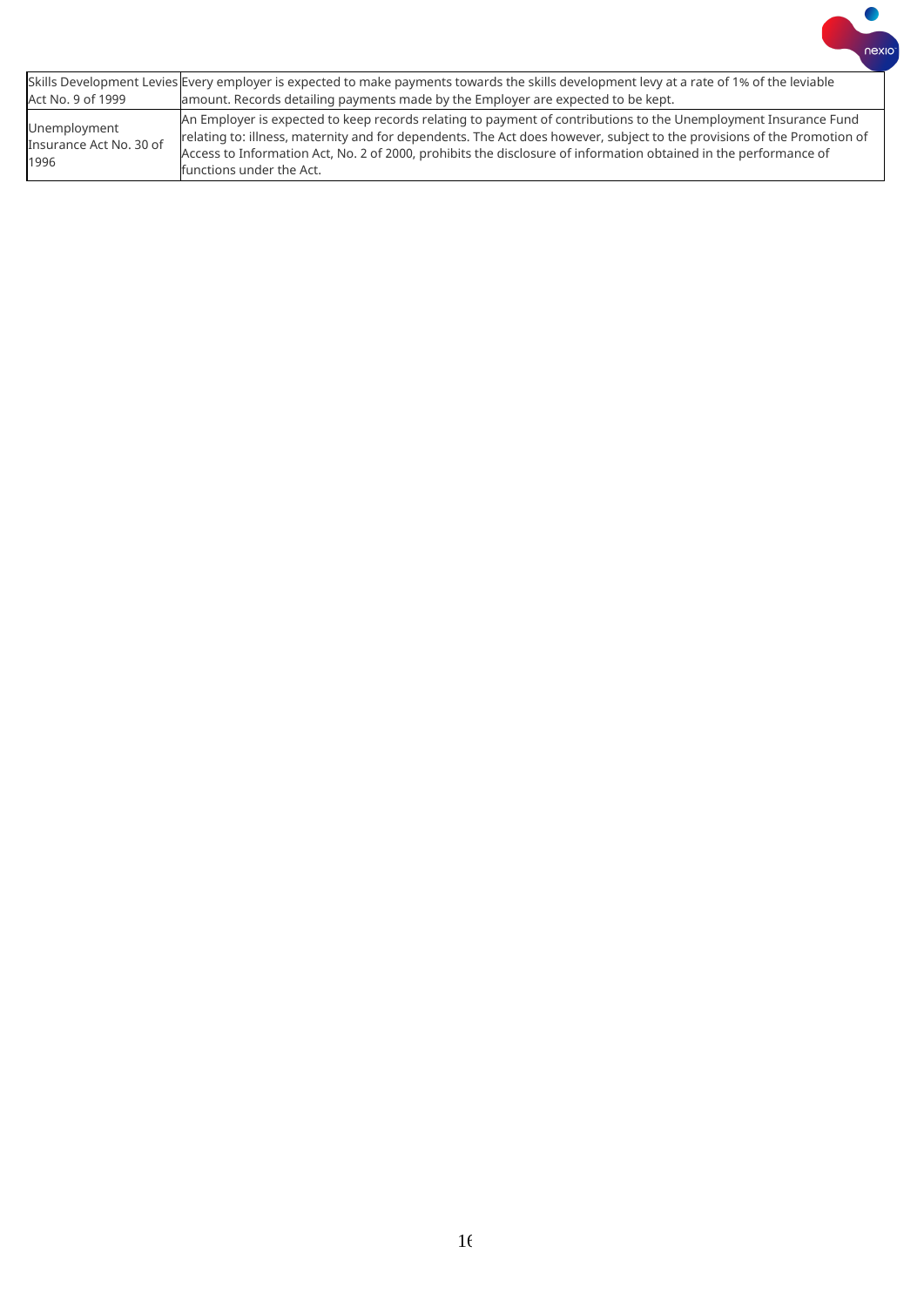

**J752**



**REPUBLIC OF SOUTH AFRICA**

#### **FORM C REQUEST FOR ACCESS TO RECORD OF PRIVATE BODY (SECTION 53(1) OF THE PROMOTION OF ACCESS TO INFORMATION ACT, 2000 (ACT NO. 2 OF 2000))[REGULATION 10]**

**A. Particulars of private body** The Head:

#### **B. PARTICULARS OF PERSON REQUESTING ACCESS TO THE RECORD**

(a) The particulars of the person who requests access to the record must be given below.

(b) The address and/or fax number in the Republic to which the information is to be sent must be given.

(c) Proof of the capacity in which the request is made, if applicable, must be attached.

| Full names and surname: |  |  |  |  |                                   |  |  |
|-------------------------|--|--|--|--|-----------------------------------|--|--|
|                         |  |  |  |  |                                   |  |  |
|                         |  |  |  |  |                                   |  |  |
| Identity number:        |  |  |  |  |                                   |  |  |
| Postal address:         |  |  |  |  |                                   |  |  |
|                         |  |  |  |  |                                   |  |  |
|                         |  |  |  |  | Fax number: $(\dots \dots \dots)$ |  |  |
| E-mail address:         |  |  |  |  |                                   |  |  |

Capacity in which request is made, when made on behalf of another person: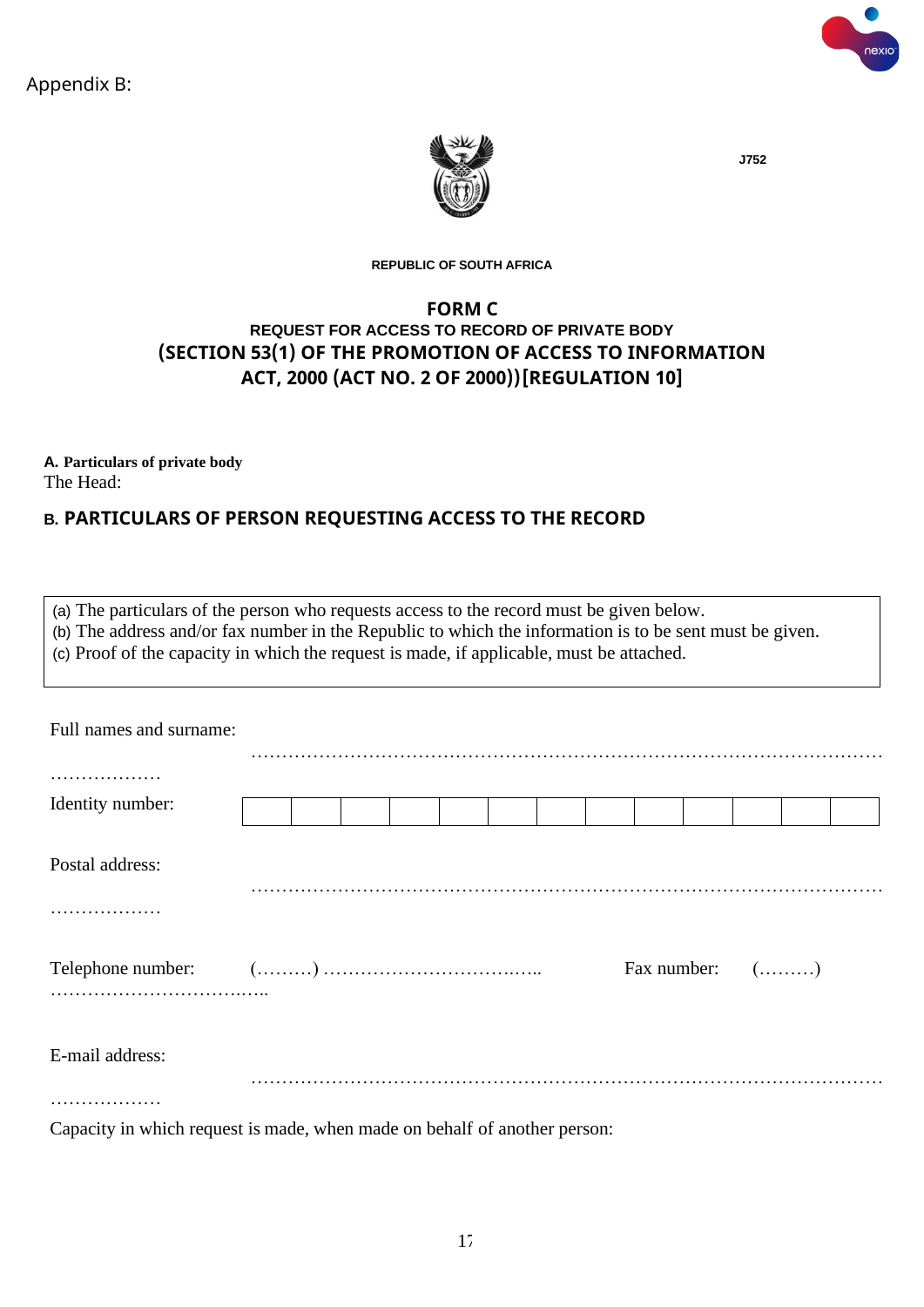

## **C. PARTICULARS OF PERSON ON WHOSE BEHALF REQUEST IS MADE**

This section must be completed ONLY if a request for information is made on behalf of another person.

| Full names and surname:                                                                                            |  |  |  |  |  |  |  |  |  |  |
|--------------------------------------------------------------------------------------------------------------------|--|--|--|--|--|--|--|--|--|--|
|                                                                                                                    |  |  |  |  |  |  |  |  |  |  |
| .                                                                                                                  |  |  |  |  |  |  |  |  |  |  |
|                                                                                                                    |  |  |  |  |  |  |  |  |  |  |
| Identity number:                                                                                                   |  |  |  |  |  |  |  |  |  |  |
| <b>D. PARTICULARS OF RECORD</b>                                                                                    |  |  |  |  |  |  |  |  |  |  |
| (a) Provide full particulars of the record to which access is requested, including the reference number if that is |  |  |  |  |  |  |  |  |  |  |
| known toyou, to enable the record to be located.                                                                   |  |  |  |  |  |  |  |  |  |  |
| (b) If the provided space is inadequate, please continue on a separate folio and attach it to this form. The       |  |  |  |  |  |  |  |  |  |  |
| 1. Description of record or relevant part of the record:                                                           |  |  |  |  |  |  |  |  |  |  |
|                                                                                                                    |  |  |  |  |  |  |  |  |  |  |
| .                                                                                                                  |  |  |  |  |  |  |  |  |  |  |
|                                                                                                                    |  |  |  |  |  |  |  |  |  |  |
|                                                                                                                    |  |  |  |  |  |  |  |  |  |  |
|                                                                                                                    |  |  |  |  |  |  |  |  |  |  |
|                                                                                                                    |  |  |  |  |  |  |  |  |  |  |
|                                                                                                                    |  |  |  |  |  |  |  |  |  |  |
|                                                                                                                    |  |  |  |  |  |  |  |  |  |  |
|                                                                                                                    |  |  |  |  |  |  |  |  |  |  |
|                                                                                                                    |  |  |  |  |  |  |  |  |  |  |
|                                                                                                                    |  |  |  |  |  |  |  |  |  |  |
|                                                                                                                    |  |  |  |  |  |  |  |  |  |  |
|                                                                                                                    |  |  |  |  |  |  |  |  |  |  |
|                                                                                                                    |  |  |  |  |  |  |  |  |  |  |
| 2. Reference number, if available:                                                                                 |  |  |  |  |  |  |  |  |  |  |
|                                                                                                                    |  |  |  |  |  |  |  |  |  |  |
|                                                                                                                    |  |  |  |  |  |  |  |  |  |  |
|                                                                                                                    |  |  |  |  |  |  |  |  |  |  |
|                                                                                                                    |  |  |  |  |  |  |  |  |  |  |
|                                                                                                                    |  |  |  |  |  |  |  |  |  |  |
|                                                                                                                    |  |  |  |  |  |  |  |  |  |  |
|                                                                                                                    |  |  |  |  |  |  |  |  |  |  |
|                                                                                                                    |  |  |  |  |  |  |  |  |  |  |
|                                                                                                                    |  |  |  |  |  |  |  |  |  |  |
|                                                                                                                    |  |  |  |  |  |  |  |  |  |  |
|                                                                                                                    |  |  |  |  |  |  |  |  |  |  |
|                                                                                                                    |  |  |  |  |  |  |  |  |  |  |
|                                                                                                                    |  |  |  |  |  |  |  |  |  |  |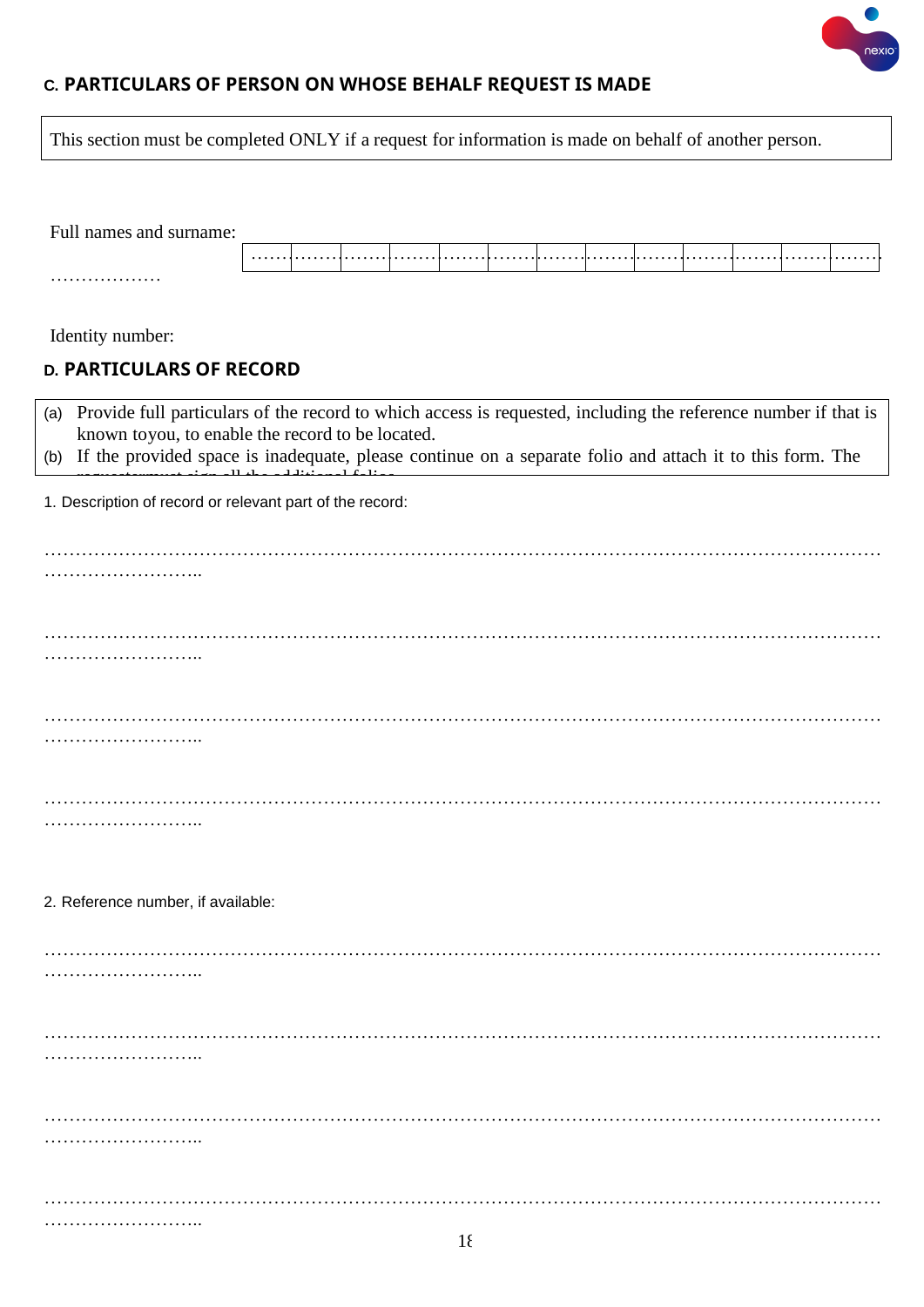

#### 3. Any further particulars of record:

## **E. FEES**

| (a) | A request for access to a record, other than a record containing personal information about yourself, will be processed   |
|-----|---------------------------------------------------------------------------------------------------------------------------|
|     | only after a request fee has been paid.                                                                                   |
| (b) | You will be notified of the amount required to be paid as the request fee.                                                |
| (c) | The fee payable for access to a record depends on the form in which access is required and the reasonable timerequired to |
|     | search for and prepare a record.                                                                                          |
| (d) | If you qualify for exemption of the payment of any fee, please state the reason for exemption.                            |

Reason for exemption from payment of fees: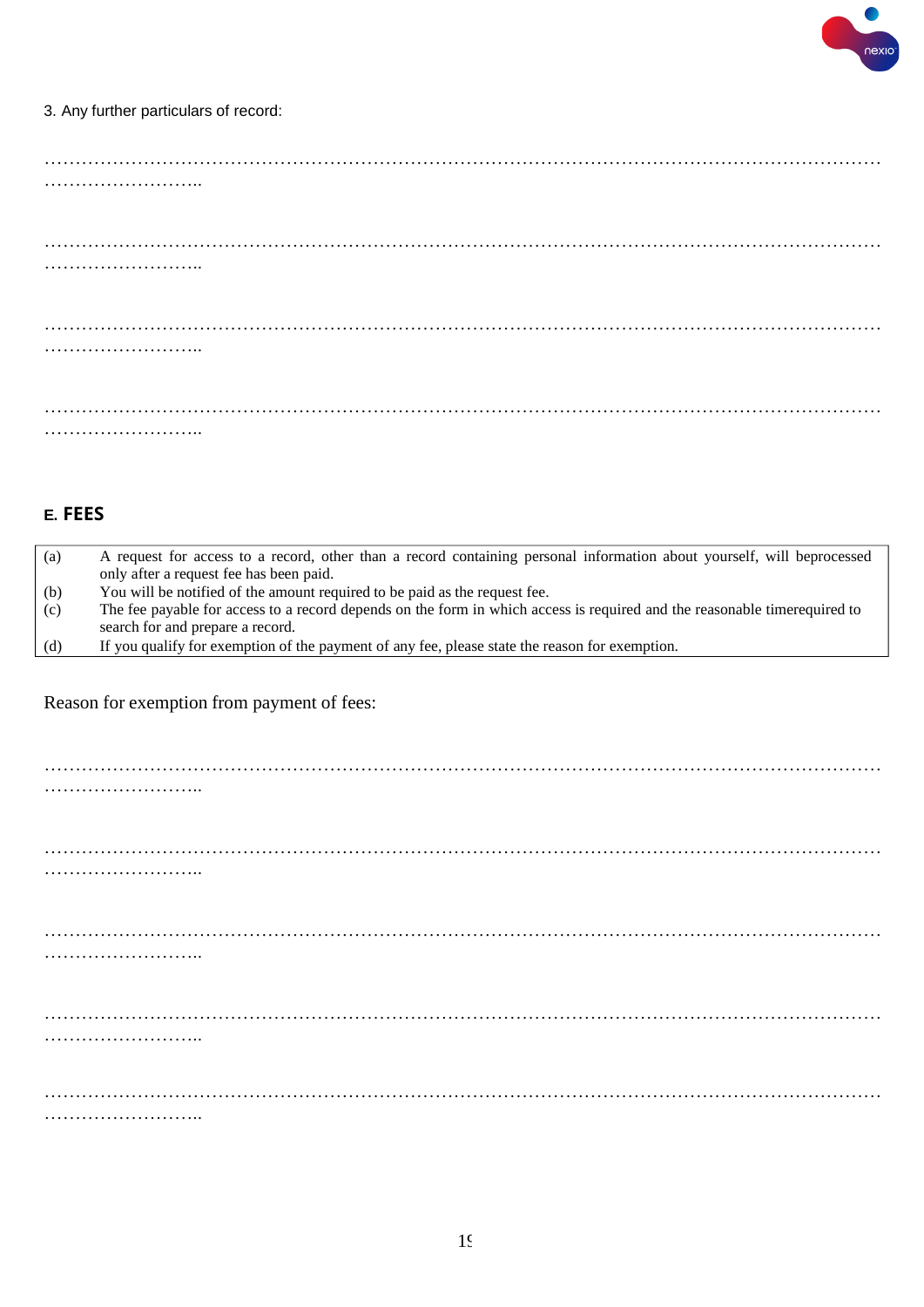

#### **F. FORM OF ACCESS TO RECORD**

If you are prevented by a disability to read, view or listen to the record in the form of access provided for in 1 to 4 below,state your disability and indicate in which form the record is required.

| Disability:                                                     | Form in which record is required:                                                                                                                                                                                                                                                                                                                                |  |
|-----------------------------------------------------------------|------------------------------------------------------------------------------------------------------------------------------------------------------------------------------------------------------------------------------------------------------------------------------------------------------------------------------------------------------------------|--|
| Mark the appropriate box with an X.                             |                                                                                                                                                                                                                                                                                                                                                                  |  |
| NOTES:<br>available.<br>access will be granted in another form. | (a) Compliance with your request for access in the specified form may depend on the form in which the record is<br>(b) Access in the form requested may be refused in certain circumstances. In such a case you will be informed if<br>(c) The fee payable for access to the record, if any, will be determined partly by the form in which access is requested. |  |
|                                                                 |                                                                                                                                                                                                                                                                                                                                                                  |  |
| 1. If the record is in written or printed form:                 |                                                                                                                                                                                                                                                                                                                                                                  |  |
| copy of record*                                                 | inspection of record                                                                                                                                                                                                                                                                                                                                             |  |
| 2 If record consists of visual images                           |                                                                                                                                                                                                                                                                                                                                                                  |  |

| 2. If record consists of visual images -     | (this includes photographs, slides, video recordings, computer-generated images, sketches, etc.): |                                                                |
|----------------------------------------------|---------------------------------------------------------------------------------------------------|----------------------------------------------------------------|
| view the images                              | copy of the images*                                                                               | transcription of the<br>images*                                |
|                                              | 3. If record consists of recorded words or information which can be reproduced in sound:          |                                                                |
| listen to the soundtrack<br>(audio cassette) | transcription of soundtrack*<br>(written or printed document)                                     |                                                                |
|                                              | 4. If record is held on computer or in an electronic or machine-readable form:                    |                                                                |
| printed copy of record*                      | printed copy of information<br>derived from the record*                                           | copy in computer<br>readable form*<br>(stiffy or compact disc) |
|                                              |                                                                                                   |                                                                |

| *If you requested a copy or transcription of a record (above), do you wish the copy or | <b>YES</b> | NO |
|----------------------------------------------------------------------------------------|------------|----|
| transcription to be posted to you?                                                     |            |    |
| Postage is payable.                                                                    |            |    |

## **G. PARTICULARS OF RIGHT TO BE EXERCISED OR PROTECTED**

If the provided space is inadequate, please continue on a separate folio and attach it to this form. **The requester must sign all the additional folios.**

1. Indicate which right is to be exercised or protected:

…………………….. ……………………………………………………………………………………………………………………… ……………………..

………………………………………………………………………………………………………………………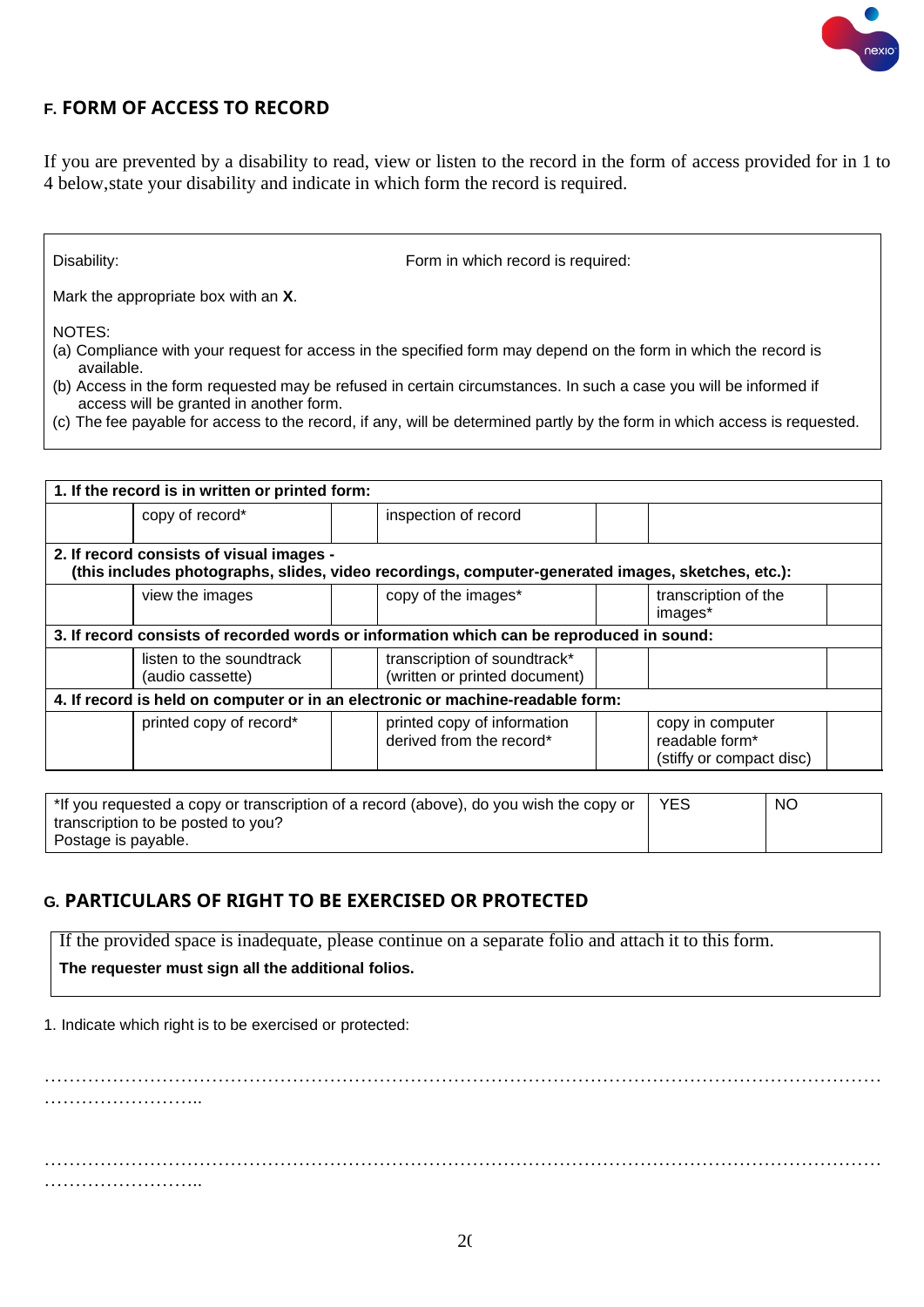.........................

2. Explain why the record requested is required for the exercise or protection of the aforementioned right: